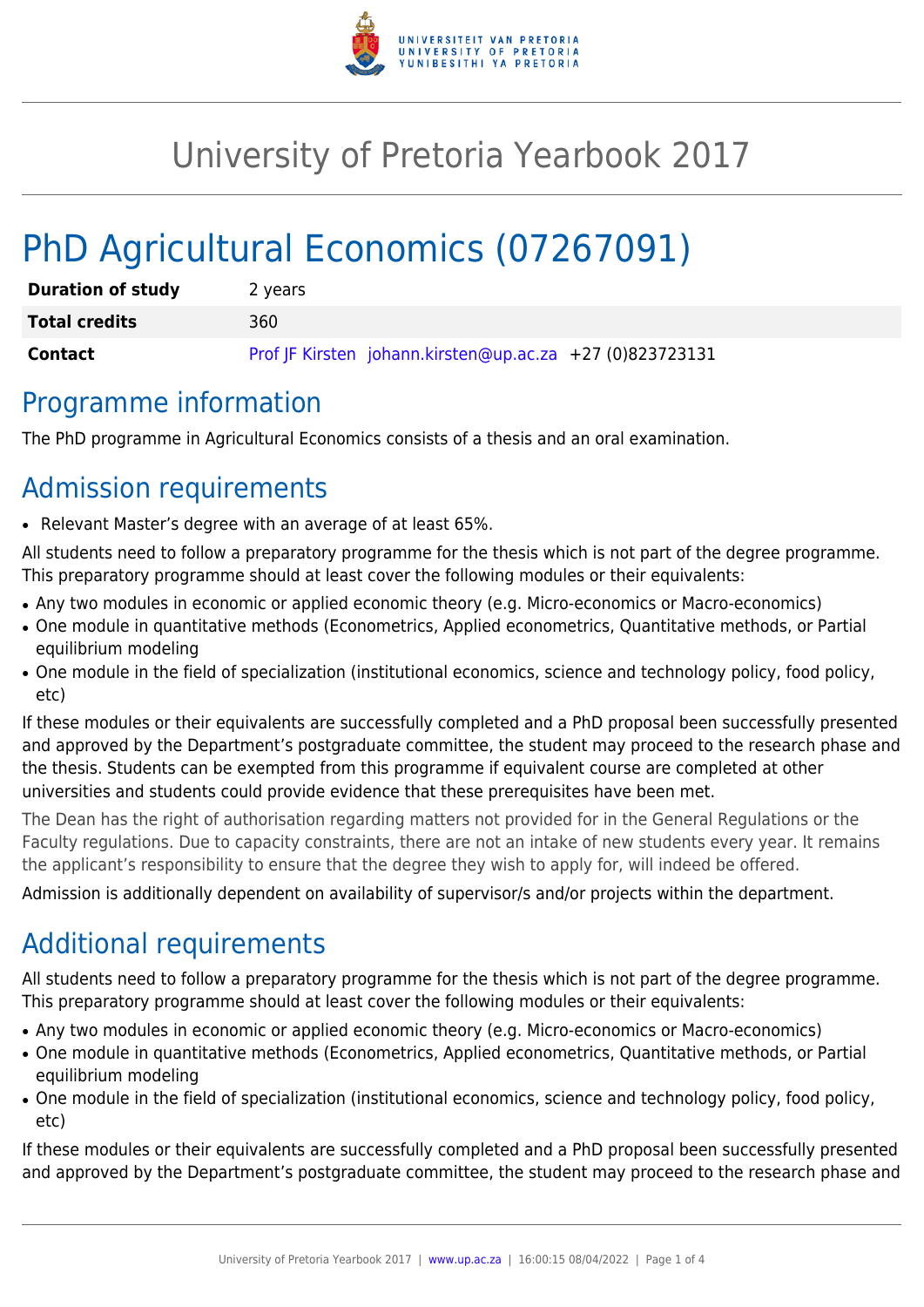

the thesis. Students can be exempted from this programme if equivalent course are completed at other universities and students could provide evidence that these prerequisites have been met.

The Dean has the right of authorisation regarding matters not provided for in the General Regulations or the Faculty regulations.

Due to capacity constraints, there are not an intake of new students every year. It remains the applicant's responsibility to ensure that the degree they wish to apply for, will indeed be offered.

#### Examinations and pass requirements

The thesis should be passed in accordance with the stipulations of Regulations G.52 and G.60.2.2, as well as a compulsory module in Research Methodology.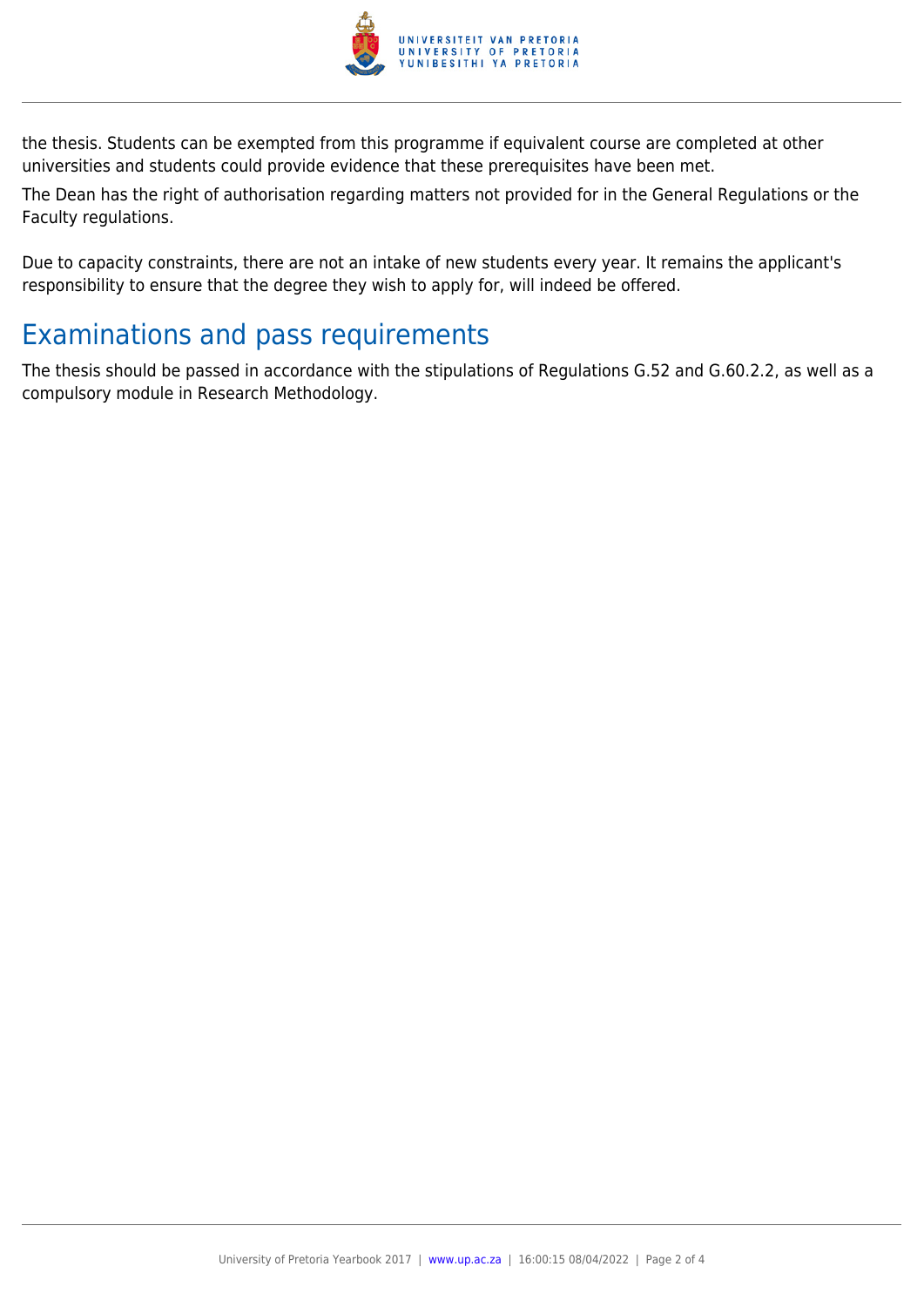

### Curriculum: Year 1

**Minimum credits: 360**

#### **Core modules**

[Thesis: Agricultural economics 990](https://www.up.ac.za/yearbooks/2017/modules/view/LEK 990) (LEK 990) - Credits: 360.00